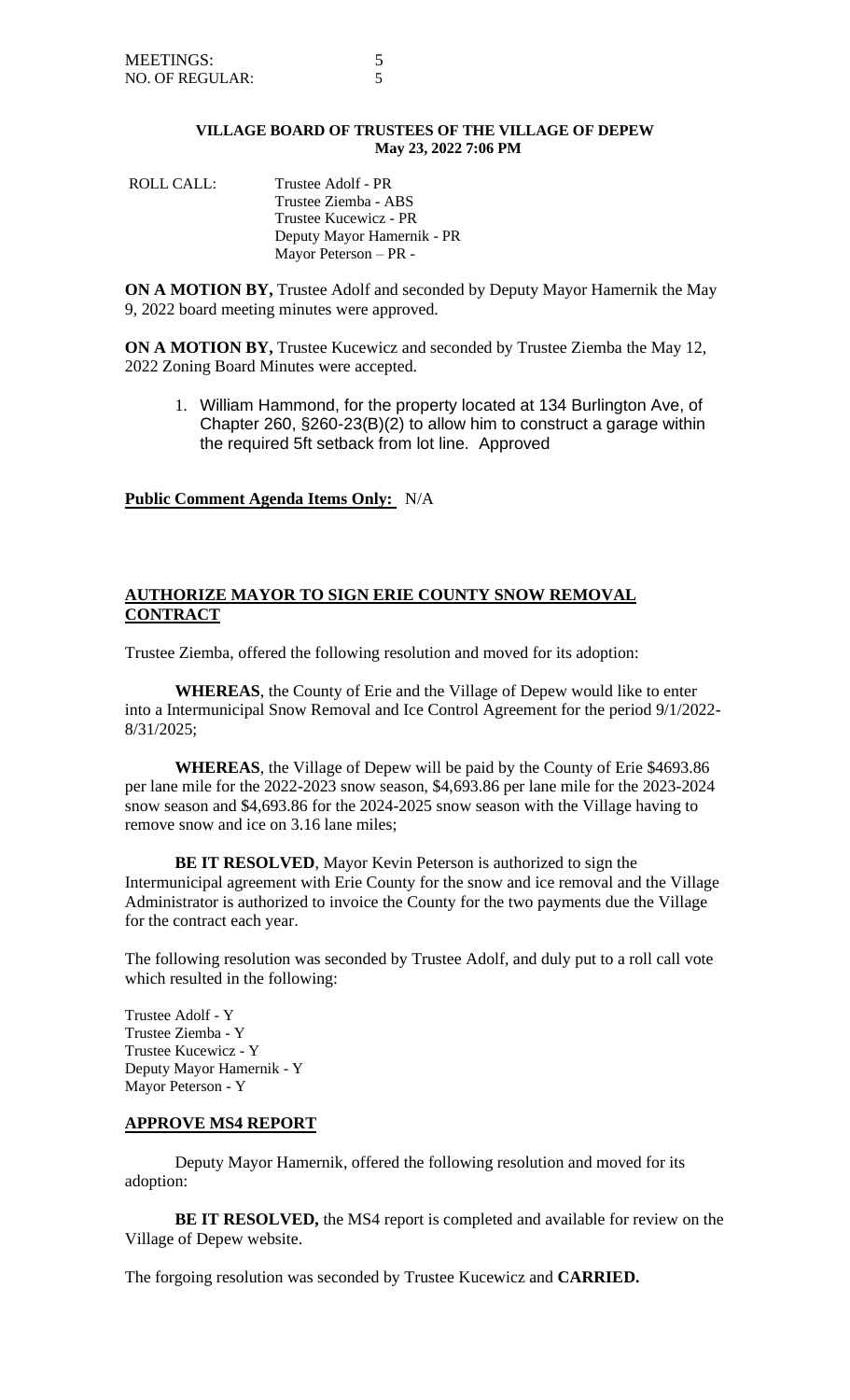# **AUTHORIZE MAYOR TO IMPLEMENT CYBER SECURITY PLAN**

Trustee Adolf, offered the following resolution and moved for its adoption:

**BE IT RESOLVED**, that Mayor Kevin Peterson and Board of Trustees are authorized to implement new cyber security measures as directed by our insurance company throughout Village Hall.

The foregoing resolution was seconded by Deputy Mayor Hamernik, and duly put to a roll call vote which resulted in the following:

Trustee Adolf - Y Trustee Ziemba - Y Trustee Kucewicz - Y Deputy Mayor Hamernik - Y Mayor Peterson - Y

# AUTHORIZATION TO RAISE THE PER SESSION RATE FOR COURT **STENOGRAPHERS**

Trustee Kucewicz, offered the following resolution and moved for its adoption:

**WHEREAS**, the Village of Depew employs independent contractor stenographers in the Depew Village Justice Court, who supply their own equipment and receive no additional benefits, and

**WHEREAS**, Court Stenographers are currently paid at the rate of \$100 per session, with each session being up to 3 hours of stenographic services, and

**WHEREAS**, there has been no increase in the per session rate of payment to the Court Stenographers in over fifteen years, and

**WHEREAS**, the current budget of the Village of Depew Justice Court has adequate funds to support the increase in the rate of pay, and

**BE IT RESOLVED**, that the rate of payment for court stenographers retained by the Depew Justice Court shall increase to \$125.00 per session, and

The foregoing resolution was seconded by Trustee Adolf, and duly put to a roll call vote which resulted in the following:

Trustee Adolf - Y Trustee Ziemba - Y Trustee Kucewicz - Y Deputy Mayor Hamernik - Y Mayor Peterson -Y

### **PERMISSION – FIRE DEPARTMENT**

Deputy Mayor Hamernik, offered the following resolution and moved for its adoption:

**WHEREAS,** Permission is hereby granted to the Depew Fire Department to take, Engine #1, Engine #6, and Ladder #5 fire academy in Cheektowaga for department drill on Tuesday, May 31st from 6:30 PM till 9:30 PM.

**THEREFORE, BE IT RESOLVED**: The above foregoing resolution was seconded by Trustee Ziemba and duly put to a roll call vote which resulted in the following:

Trustee Adolf - Y Trustee Ziemba - Y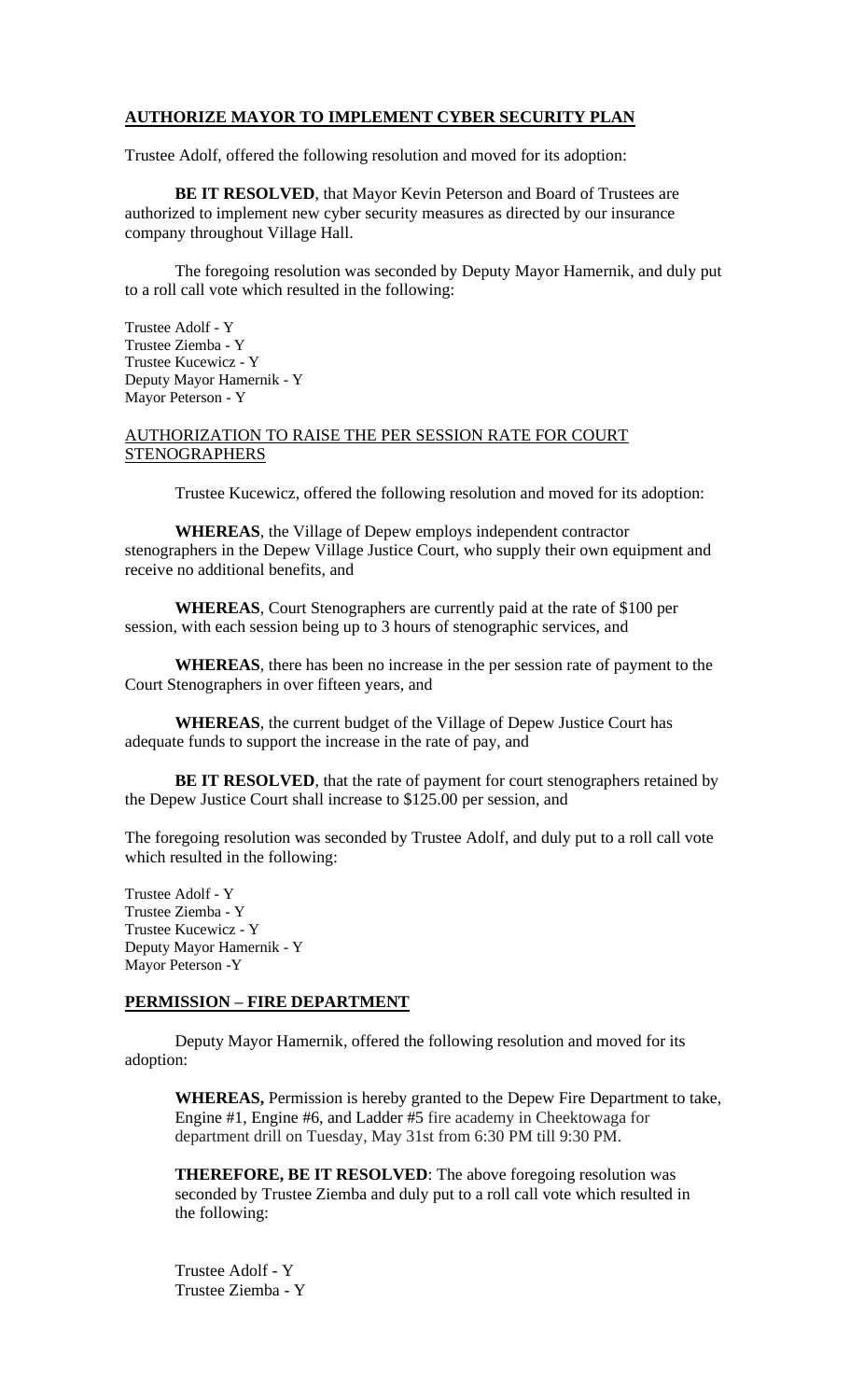#### Trustee Kucewicz - Y Deputy Mayor Hamernik - Y Mayor Peterson - Y **PERMISSION 10 K RACE**

Trustee Ziemba, offered the following resolution and moved for its adoption:

**WHEREAS**, The Depew-Lancaster Boys and Girls Club requested permission to hold their 44<sup>th</sup> Annual 10K Race on Monday July 4, 2022 starting at 9 am;

**BE IT RESOLVED,** the race is approved and will follow the same route as previous years. The race will last about an hour and a half.

The forgoing resolution was seconded by Trustee Kucewicz and **CARRIED.**

### **PERMISSION – USE OF SENIOR CENTER**

Trustee Adolf, offered the following resolution and moved for its adoption:

Permission is hereby granted to the Depew Fire Department to use the Senior Center for a department wide meeting on Tuesday June 14, 2022 from 6:30 PM – 10:00 PM.

The foregoing resolution was seconded by Deputy Mayor Hamernik and **CARRIED.**

### **PERMISSION – FUNDS TRANSFER**

Deputy Mayor Hamernik, offered the following resolution and moved for its adoption:

**BE IT RESOLVED**; the Administrator is authorized to make a transfer of funds in the amount of \$33,700.00 from the Sewer Fund to Capital Fund to cover the costs of GHD's invoices for post construction monitoring and reporting. The EFC will not reimburse for those costs as per Municipal Solutions.

**THEREFORE, BE IT RESOLVED**: The above foregoing resolution was seconded by Trustee Adolf and duly put to a roll call vote which resulted in the following:

Trustee Adolf - Y Trustee Ziemba - Y Trustee Kucewicz - Y Deputy Mayor Hamernik - Y Mayor Peterson - Y

### **APPOINT PT SUMMER RECREATION PROGRAM**

Pursuant to Section 4-400 of Village Law, I Mayor Kevin Peterson do hereby appoint the following to the summer recreation program

Lifeguard: Vanessa Mintz

Park Attendant until the Pool Opens and then he will be a lifeguard Kellen Gradwell

The forgoing nomination was acted upon in the following manner by the Board of Trustees:

Trustee Adolf - Y Trustee Ziemba - Y Trustee Kucewicz - Y Deputy Mayor Hamernik - Y Mayor Peterson - Y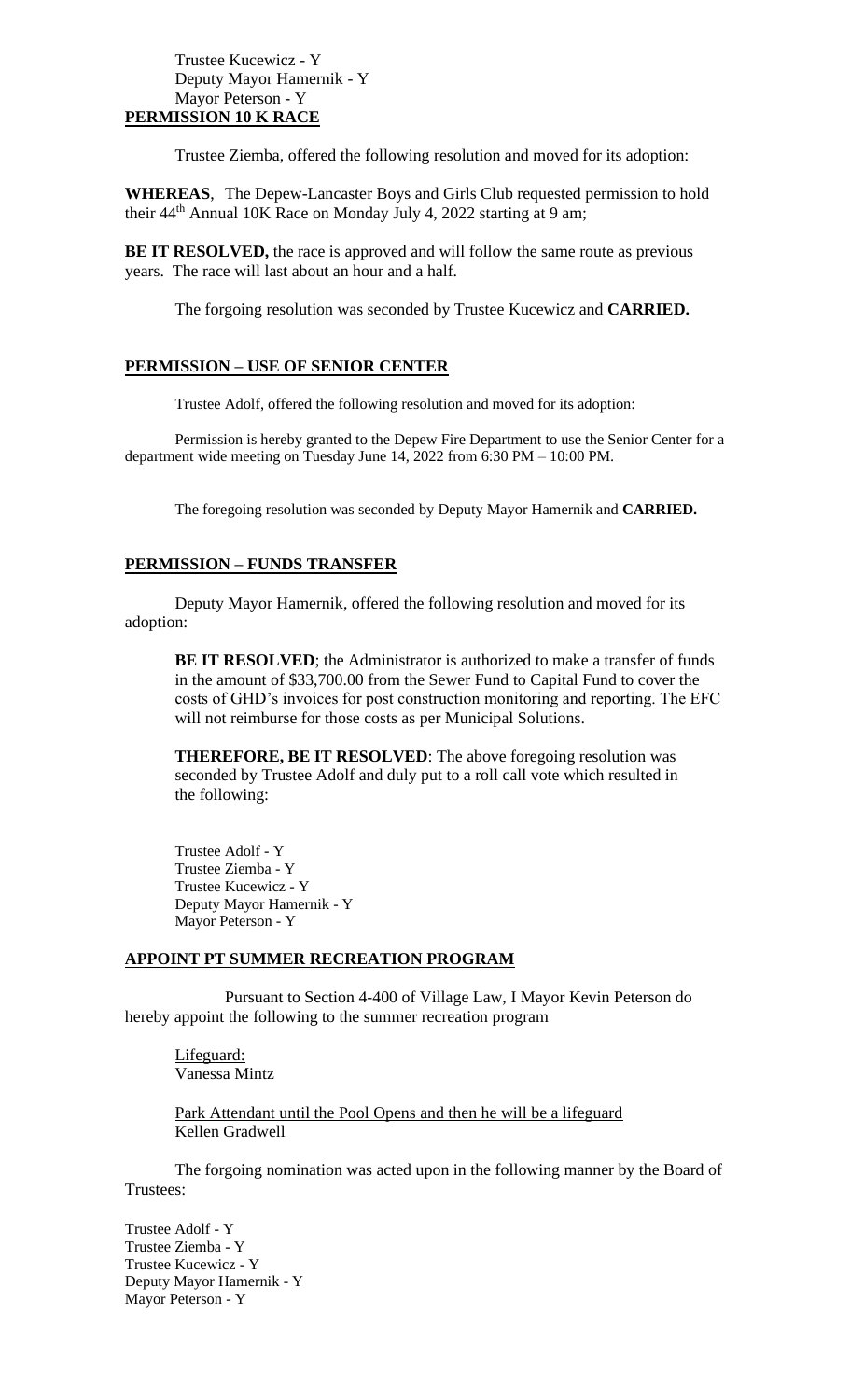#### **PERMISSION – MEMBERSHIP – DEPEW FIRE DEPARTMENT**

Trustee Kucewicz, offered the following resolution and moved for its adoption:

**BE IT RESOLVED,** membership is hereby granted to the following in the Depew Fire Department pending the passing of their physicals:

> Aetna Hose Co. Cory Stepien

Hook & Ladder Co. #1 Joshua Abell-Gabner

The foregoing resolution was seconded by Trustee Ziemba, and duly put to a roll call vote which resulted in the following:

Trustee Adolf - Y Trustee Ziemba -Y Trustee Kucewicz -Y Deputy Mayor Hamernik -Y Mayor Peterson - Y

# **EMPLOYMENT APPLICATIONS** – DPW – Justin Riederer REC – Vanessa Mintz Kellen Gradwell VILLAGE HALL – Erik Hisel Laura Beicke

# **DEPARTMENT HEAD REPORTS –**

Chief Miller - Our department and our officers continue to do a great job and continue to work hard to keep this community safe.

It's been a tough couple of weeks, with the passing of Lt Gorski, I want to thank everyone who attended the wake and funeral – On behalf of the PD we appreciate your thoughts, your kind words, and your prayers

We began the NY Governors highway safety campaign – Buckle up NY, we have additional patrols on the road for next couple of weeks. – This detail is meant to save lives; the use of seatbelts does saves lives.

In June, we will participate in the Police Traffic safety grant – targeting aggressive driving. This will be in conjunction with the end of the school year and we will be targeting operators that are speeding in the school zones.

Just a reminder - please remember to lock your cars, take your keys, and remove your valuables.

Chief Gauthier –

CEO Don Bielefeld & Assistant CEO Craig Blanchard – reported that it has been very busy in the Code Department. Construction permits, shed permits, and Craig is in training until Thursday when he is completely done and will be certified. Please just be patient as we get to each on as soon as they come in. FOIL requests have been coming in sometimes three times a week. Mayor Peterson advised that the grass cutting list will be coming out, please be patient.

Recreation Department – Trustee Kucewicz read the report for Director Ferguson – IN May we have kickball, floor hockey and volleyball leagues. In June we have Yoga, softball, lacrosse, Fireman's baseball league and little league baseball. The pool is ready to be painted and we are looking forward to opening.

Deputy Mayor Hamernik read the DPW report for Superintendent Pyc – Stump grinding will be finishing up, they will them fill with topsoil and seed where the trees were. Please remember to water those so the grass grows. Also working on repairing lawn damage that may have taken place during the plowing season. Soon they will be starting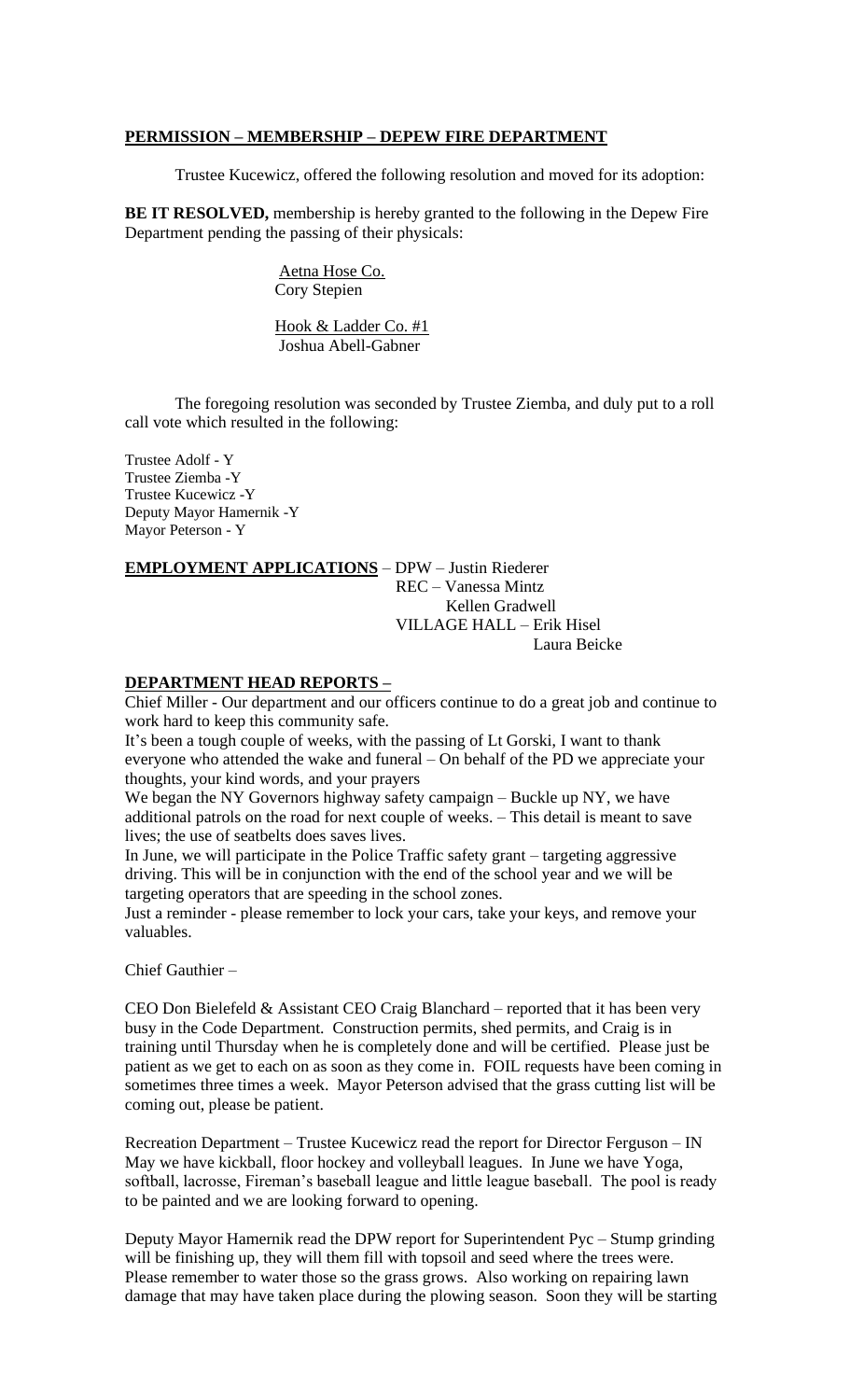the street paving work, please be patient when we are working on your surrounding streets.

OEM Director RJ Nieman told everyone that our final mitigation plan is coming in this week and that he is also working on the plans for our concerts in the park series. They will also have the plan done for Founder's Day as well.

Attorney Alba – Just wanted to let everyone know, if you remember a couple of weeks ago I told everyone that we received another tax cert that may cost the Village money. He spoke with the attorney and told him that it was served on us but was truly a property located in Lancaster. The Village will not have to pay anything on this one. FOIL requests are coming in a lot and some are just not reasonable. Send all to him like we do and he will determine if something is not reasonable and contact the person directly. If you work on a FOIL request, Stop after 2 hours and call the individual asking for it to explain it is taking a long time to get the information together and if you continue they will have the labor hours. If they do not wish to continue with their request, the matter is closed. The turn-around times in the law are very strict. He will give us something to reference in the event he is not available to use in order to continue with the request. Also, the Chief and Sam worked on a revision for the police department for FOIL requests and he would like to implement them Village wide. More to come on that.

Trustee Kucewicz thanked the Centerpoint congregation that came and beautified the front of the municipal building and 2 Gateway signs. She also thanked the Police Department for honoring Lt. Jeff Gorski at his wake and funeral. She told everyone her heart goes out to all those who were killed in that senseless people. Please be kind to one another.

Trustee Ziemba – these are crazy times we are in. But please, do be kind to one another.

Deputy Mayor Hamernik – She told everyone that the tribute that was given to Lt. Gorski was done so with great respect to him. Matthew's table is a drive through on Tuesday.

Mayor Peterson told everyone that he and Deputy Mayor Hamernik visited the Lord of Life for their 50 Year Anniversary. It was very nice and so far they've given out 7,000 meals!!! The church is located in the 14043 Depew Zip Code but they are not located in the Village. He also thanks Pastor Wrigglesworth for beautifying the front of Village Hall. He and his team of volunteers had 30+ people here. And thank you for doing the same to the two Gateway signs.

#### **PUBLIC COMMENTS OR CONCERNS –**

Linda Paulus, 69 Main St – came before the board to express her displeasure with the house next door to hers, it is 73 Main Street. She has lived here for 20 some years and that property has never been occupied. It is completely open, no doors, window, roof, raccoons, rats, mice live in it. Her downstairs neighbors can't even sit outside because the rats are all over. There is no longer any signs on the house warning of it being unsafe. No sign condemning it either. 3 times she has had to replace her drywall due to the mold from the house. With it like it is, it brings down the value of her own property. The tenants downstairs want to move out. This is creating and has created a financial hardship on her!

Her other concern are the 5G towers that are going up. She said that they are keeping track of people, causing cancer, they emit too much radiation. They are no good and are a detriment to this Village. It's detrimental to children and their health. Please do some research and consider taking them down and getting rid of them. Attorney Alba explained that we do not have any in the Village. We did not allow it when Verizon approached us previously. We have a local law on it as well. It hasn't stopped Verizon from asking, but we've turned them down each time. Mayor Peterson and Attorney Alba asked her where she has seen them and she told them on Transit and Genesee. They explained that this location is not in the Village. The FCC regulates what we can and cannot do with the law.

Mayor Peterson told everyone that he has met with many County leaders regarding Zombie Homes. The group actually went to 79 Main Street being that it is vacant. Craig is taking over the Zombie home properties. He's been to many classes regarding them. Ms. Paulus said she understands all of the hoops that you have to jump through with them. It's on the website as an auction item. Someone needs to tape it off. It's dangerous